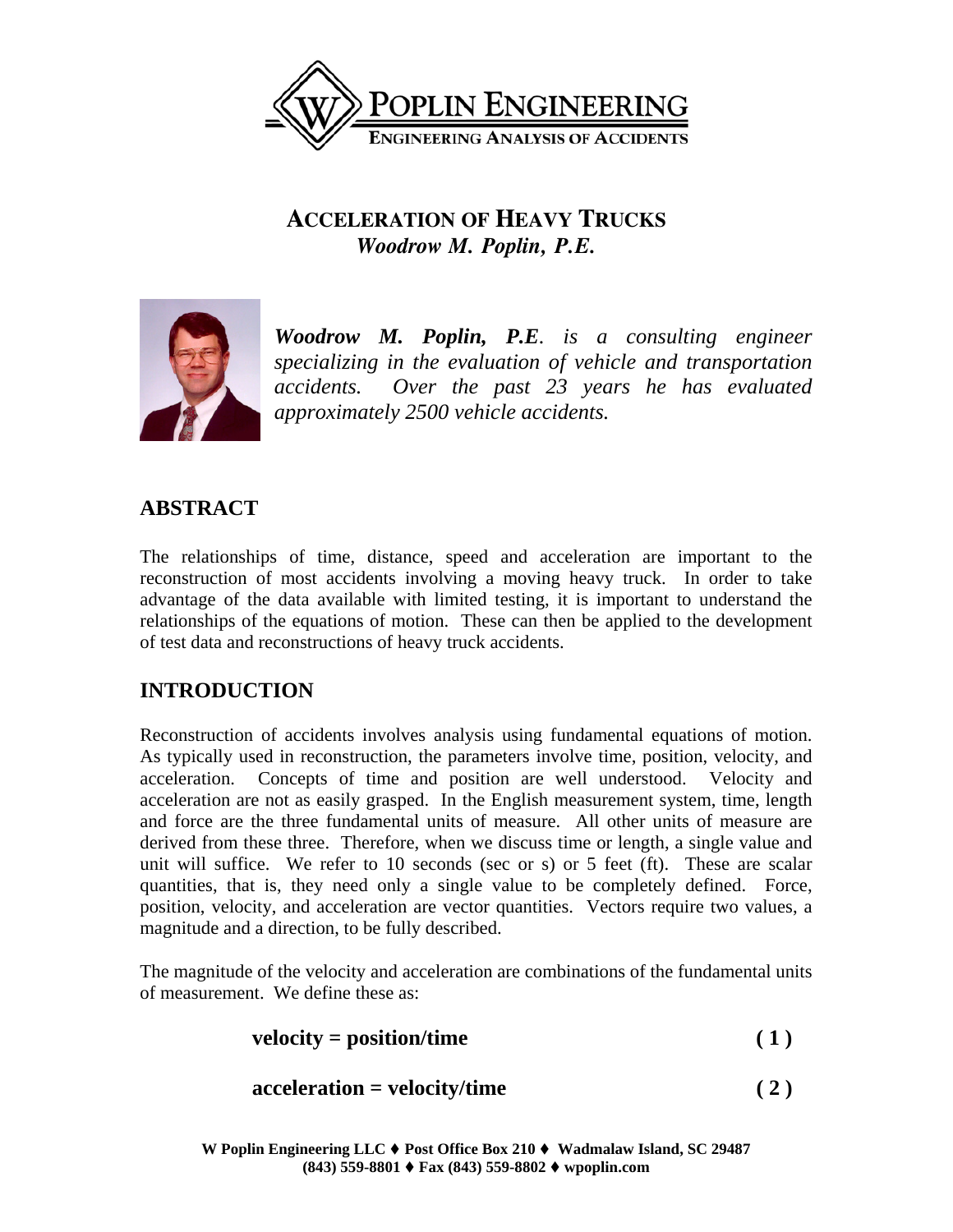We can express a velocity in any convenient combination of position (length) units and time units. Therefore, velocities are given values of 10 feet per second (ft/s) or 50 miles per hour (mph). Accelerations are similarly expressed as velocities per unit of time. Typical values are 5 feet per second per second  $(5 \text{ ft/s}^2)$  or 5 meters/sec/sec. We can even use such combinations as 15 mph/sec.

There is also a gravitational acceleration produced by the mass of two objects. For reconstruction purposes, this is limited to the earth and all objects on or near its surface. The actual attraction is influenced by the mass of the objects and their distance from one another. However, for our purposes, the mass of the earth is so much larger than the other objects that we evaluate, that we take the gravitational acceleration as a constant. It is always directed toward the center of the earth and to three significant digits, its value is 32.2  $\text{ft/s}^2$ . It is interesting to note that there is no way to distinguish between the acceleration caused by a change in motion from the acceleration caused by a gravitational attraction. A convenient unit of acceleration measurement is obtained by comparing the acceleration to that produced by the gravitational attraction between an object and the earth. This acceleration is given the symbol of "g". Accelerations are referred to as fractions or multiples of a g. Accelerations of 16.1 ft/s<sup>2</sup> or 64.4 ft/s<sup>2</sup> would be called <sup>1</sup>/<sub>2</sub> g and 2 g's respectively.

As an object moves, it changes position with time. The change in position with time is the velocity. Note that because the velocity is defined by both a magnitude and a direction, the velocity is changing if the direction or the magnitude is changing. A vehicle traveling around a curve has a changing velocity even if the magnitude or "speed" remains constant. Similarly, acceleration is the rate of change of the velocity. Most equations developed for accident reconstruction assume that the acceleration is constant. If we plot a typical movement of an automobile from a stopped position to highway speed, we might get a curve like the following:

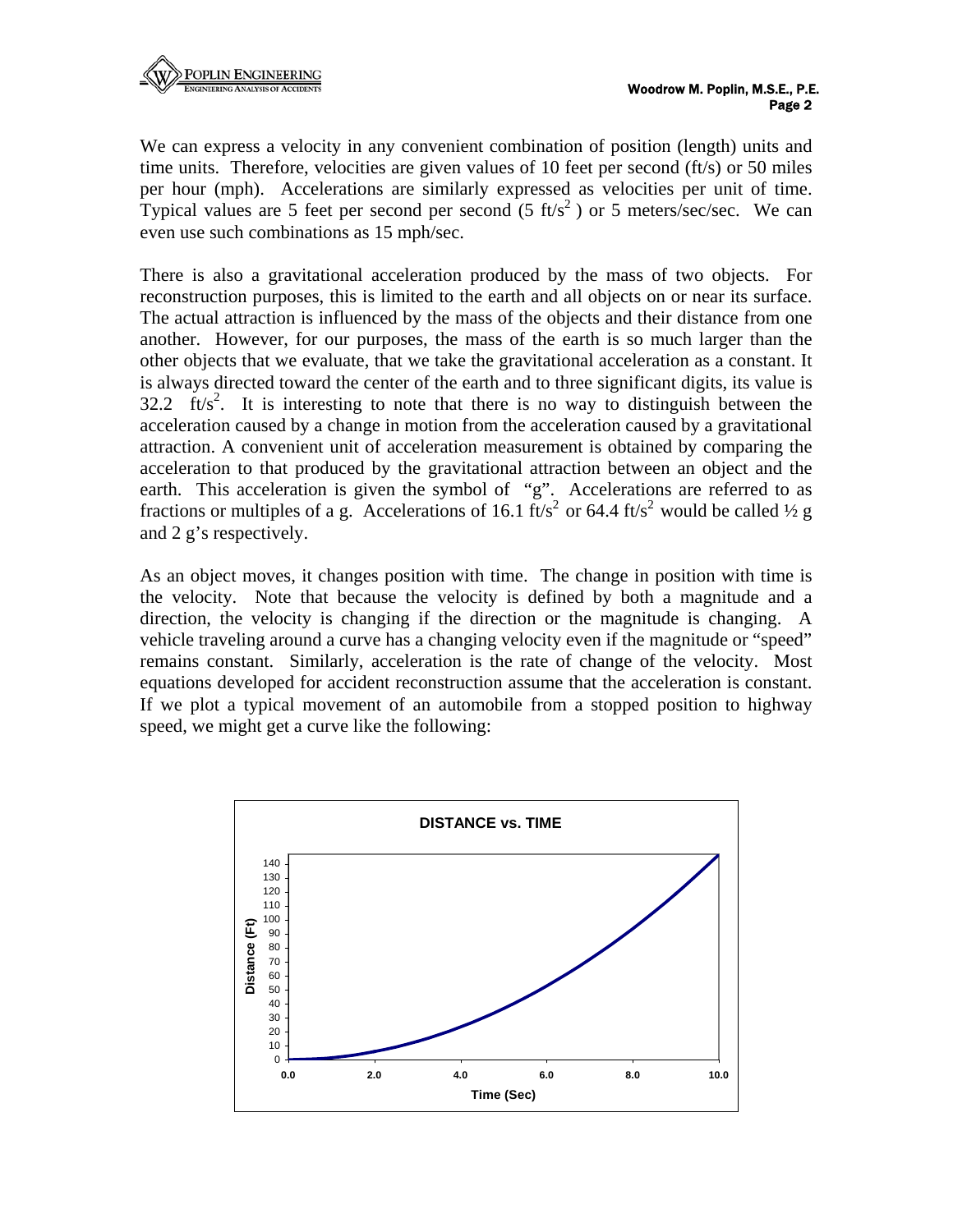

The slope of the curve at any point is the velocity. The velocity curve for the same movement is:



And the acceleration curve:

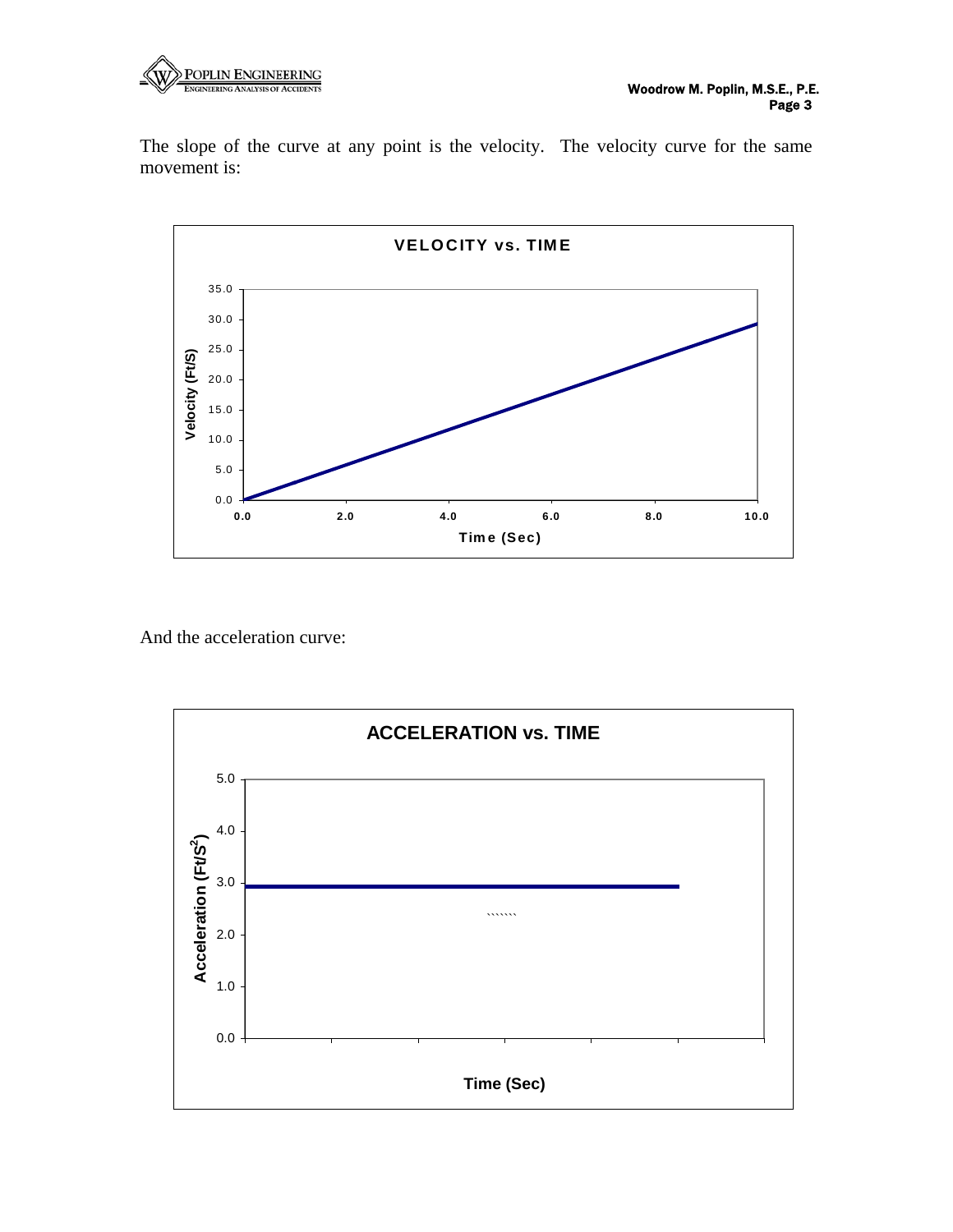

If we can define the movement with an equation, then we can obtain the slope of the equation by taking the mathematical derivative of that equation. For example, the equation for the first graph (distance vs. time) is:

| $s = s_0 + v_0 + \frac{1}{2}at^2$ | where $s, s_0, v_0, a$ , and t are the position at<br>time t, original position, original velocity,<br>acceleration and time. | (3) |  |
|-----------------------------------|-------------------------------------------------------------------------------------------------------------------------------|-----|--|
| $v = v_0 + at$                    | is the derivative of the first equation and the<br>plotted curve.                                                             | (4) |  |
| $a = constant$                    | is the derivative of equation 4 and the second<br>derivative of equation 3.                                                   | (5) |  |

Alternatively, if we start with an acceleration curve, we can integrate it to obtain the velocity curve and integrate it once again to obtain the motion curve.

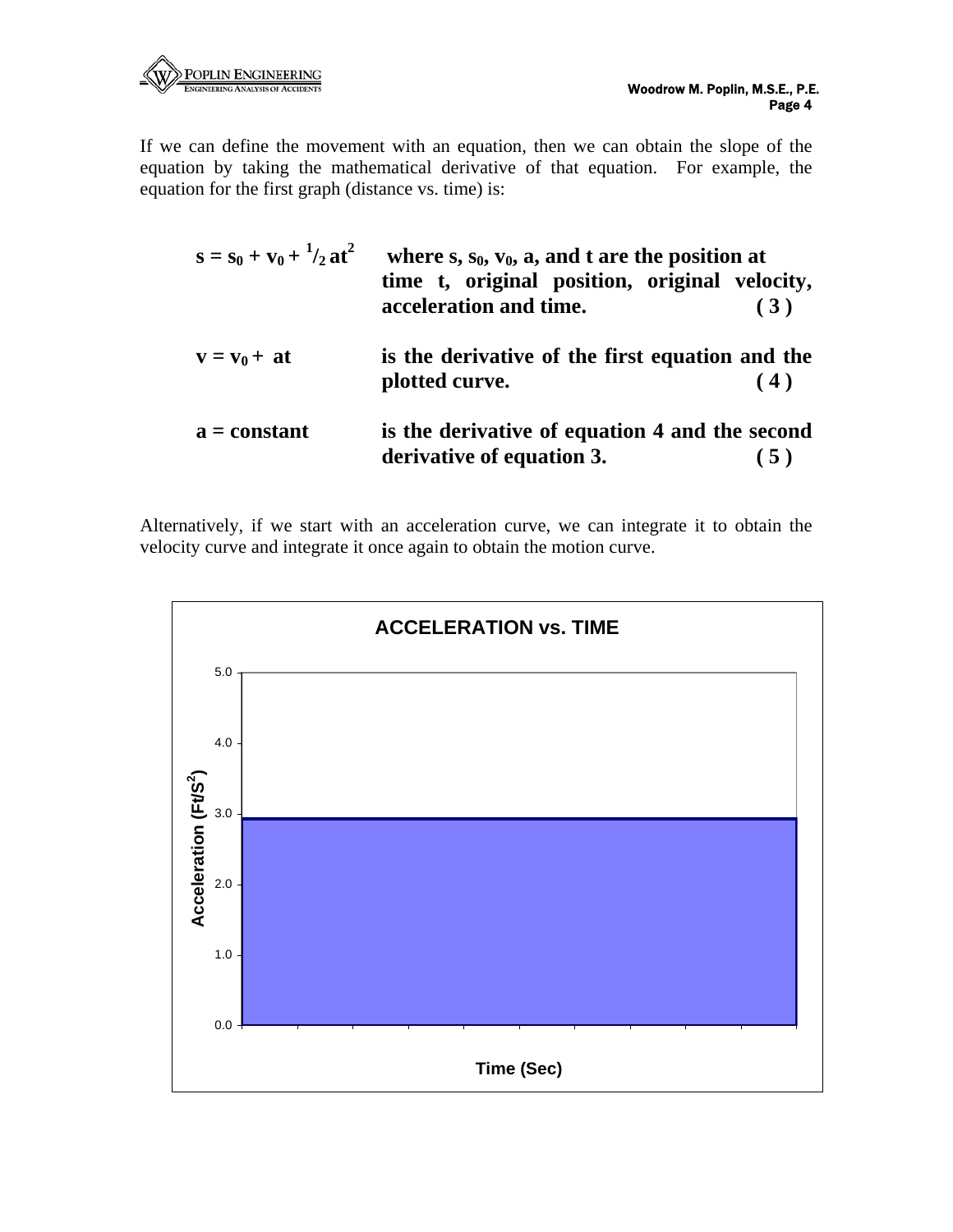

Integration is a mathematical concept which calculates the area under the curve. For example, in the example above, the acceleration is  $3 \text{ ft/s}^2$ . To calculate the velocity after 4 seconds, it is simply 3 ft/s<sup>2</sup> times 4 seconds or 12 ft/s.



To obtain the distance we find the area under the velocity curve. For the triangular velocity curve, the area is half of the equivalent rectangle. For 4 seconds, this is 0.5 times 4 seconds times 12 ft/s or 24 ft.

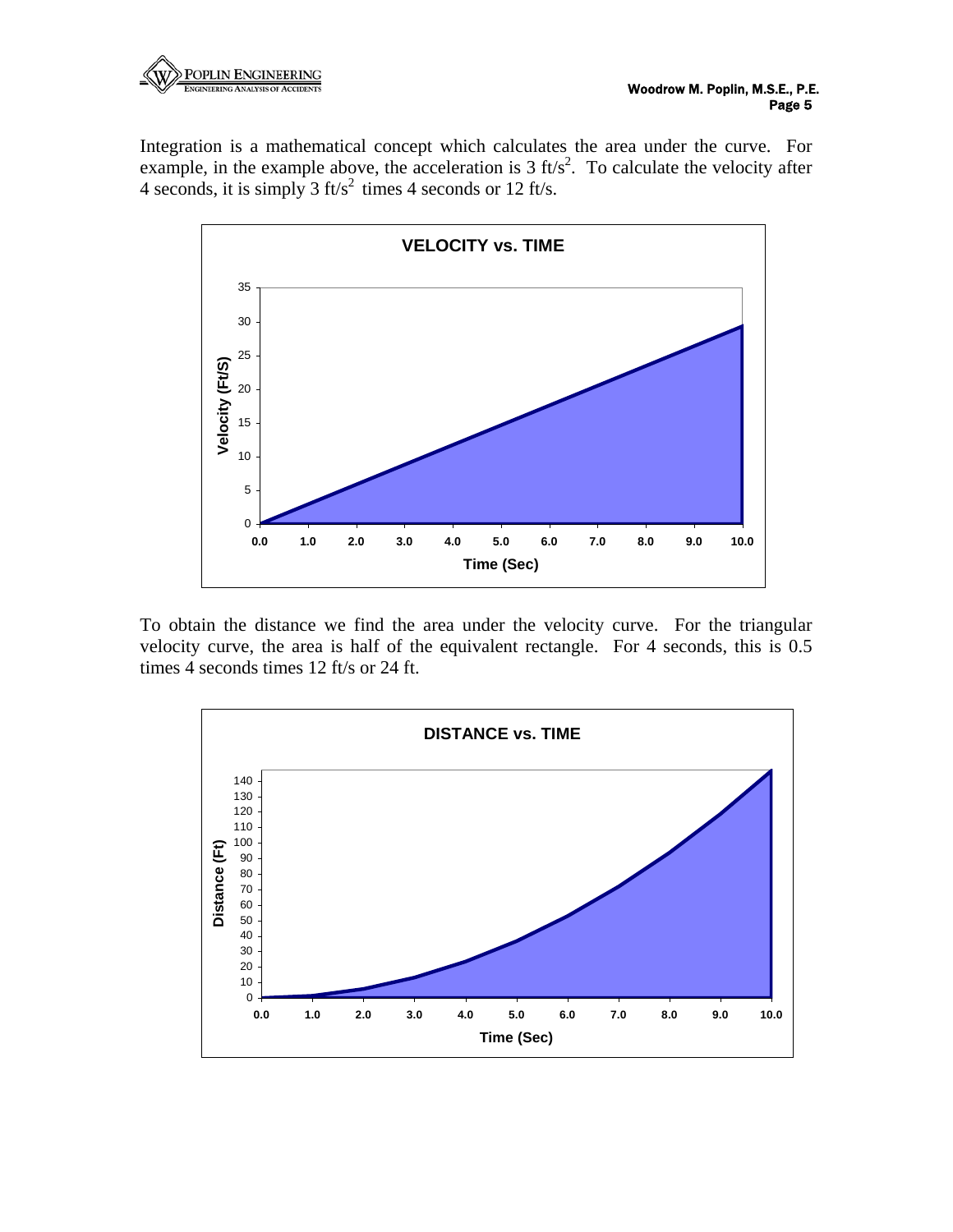

The graph below shows an acceleration curve for a standing start of a 1998 Toyota 4 runner sport utility vehicle. The data was obtained from a Vericom VC2000 accelerometer:



The graph below shows a velocity curve for a standing start of a 1998 Toyota 4-runner sport utility vehicle. The data was obtained from a Vericom VC2000 accelerometer. The graph is actually a representation of the area under the acceleration vs. time curve, since the Vericom 2000 is only capable of measuring acceleration as a function of time. It cannot directly measure velocity or distance.

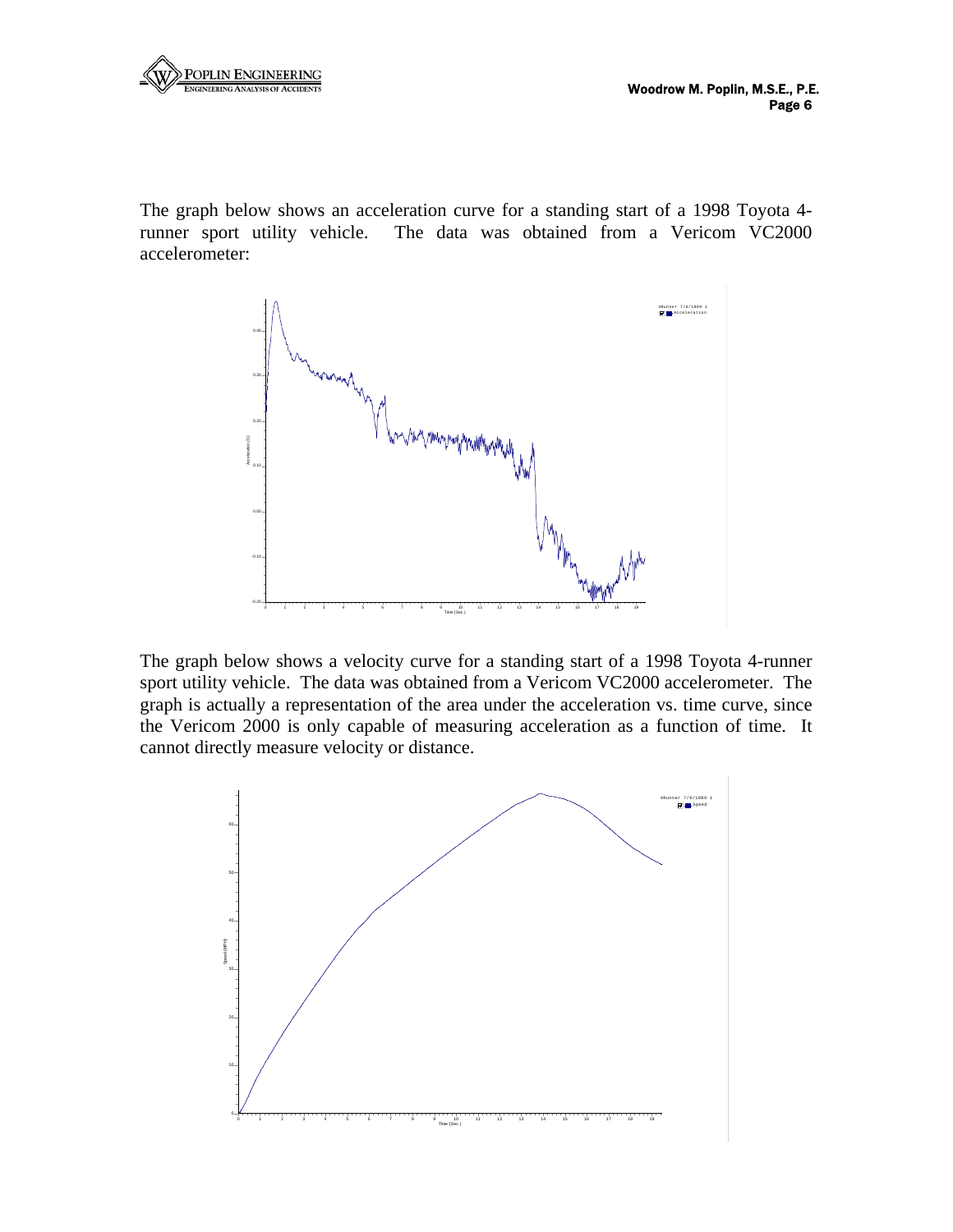

The graph below shows a distance curve for a standing start of a 1998 Toyota 4-runner sport utility vehicle. The data was obtained from a Vericom VC2000 accelerometer. The graph represents the area under the velocity curve.



The curve below is an acceleration curve produced by a tractor trailer:

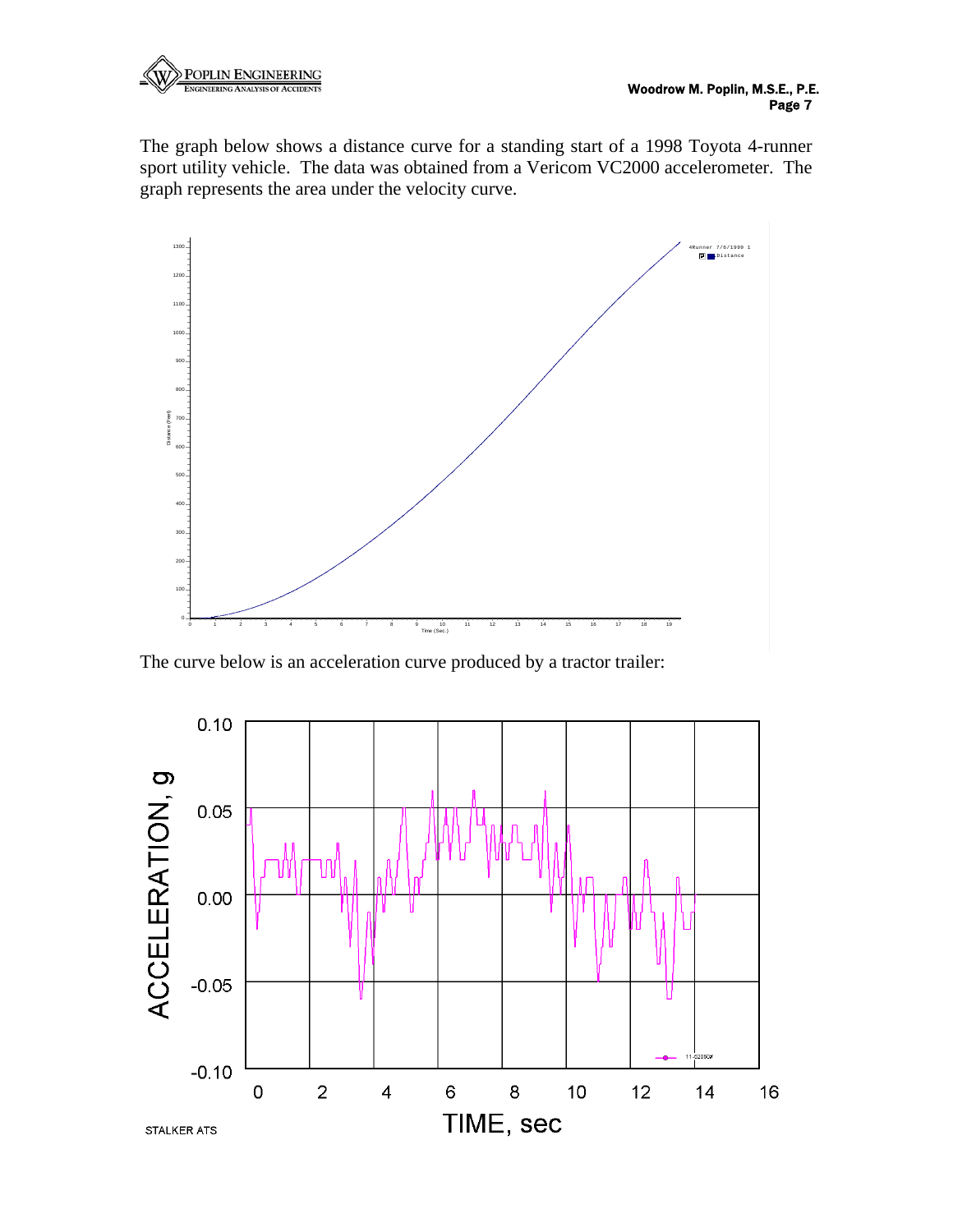So far we have discussed acceleration as a concept of straight line motion. However, these equations can be calculated independently for each axis of interest. For example, the ballistic equations used for falls, vaults, etc. are developed using a horizontal and vertical axis. The rise and fall times associated with a gravitational acceleration are independent of the horizontal motion. The concepts are also not limited to linear movement. The equations for angular rotation are identical if the following substitutions are used:

| Linear       | Rotation             |
|--------------|----------------------|
| <b>Mass</b>  | Moment of inertia    |
| Distance     | angular displacement |
| Velocity     | angular velocity     |
| Acceleration | angular acceleration |

The rotational equations of motion for a constant angular acceleration are therefore given by:

| $\theta = \theta_0 + \omega_0 + \frac{1}{2} \alpha t^2$ | where $\theta$ , $\theta_0$ , $\omega_0$ , $\alpha$ , and t are the position at<br>time t, original angle, original rotational<br>velocity, angular acceleration and time. $(6)$ |     |  |  |  |
|---------------------------------------------------------|----------------------------------------------------------------------------------------------------------------------------------------------------------------------------------|-----|--|--|--|
| $\omega = \omega_0 + \alpha t$                          | is the angular velocity at time t                                                                                                                                                | (7) |  |  |  |
| $\alpha$ = constant                                     | is a constant angular acceleration                                                                                                                                               |     |  |  |  |

#### **ACCELERATION TESTING**

A series of tests were conducted at a South Carolina weigh station to evaluate the acceleration characteristics of large trucks. The tests were arranged with the cooperation of The Coastal MAIT unit of the South Carolina Highway Patrol. A flat lot adjacent to the weigh station terminal provided a straight flat acceleration lane. The trucks were stopped as part of the normal inspection procedure. A Stalker radar was positioned adjacent to the exit route from the terminal. Once released, the truck drivers accelerated along the straight path to the exit. The operators were free to conduct an exit in any manner in which they desired. The truck weights were obtained from the weigh station scales. The weights were recorded along with the data from the Stalker radar. The objective was to obtain acceleration data from a variety of trucks of known weight. As would be expected, the accelerations varied significantly based on not only the capabilities and weight of the truck but the desires of the driver as well. The radar and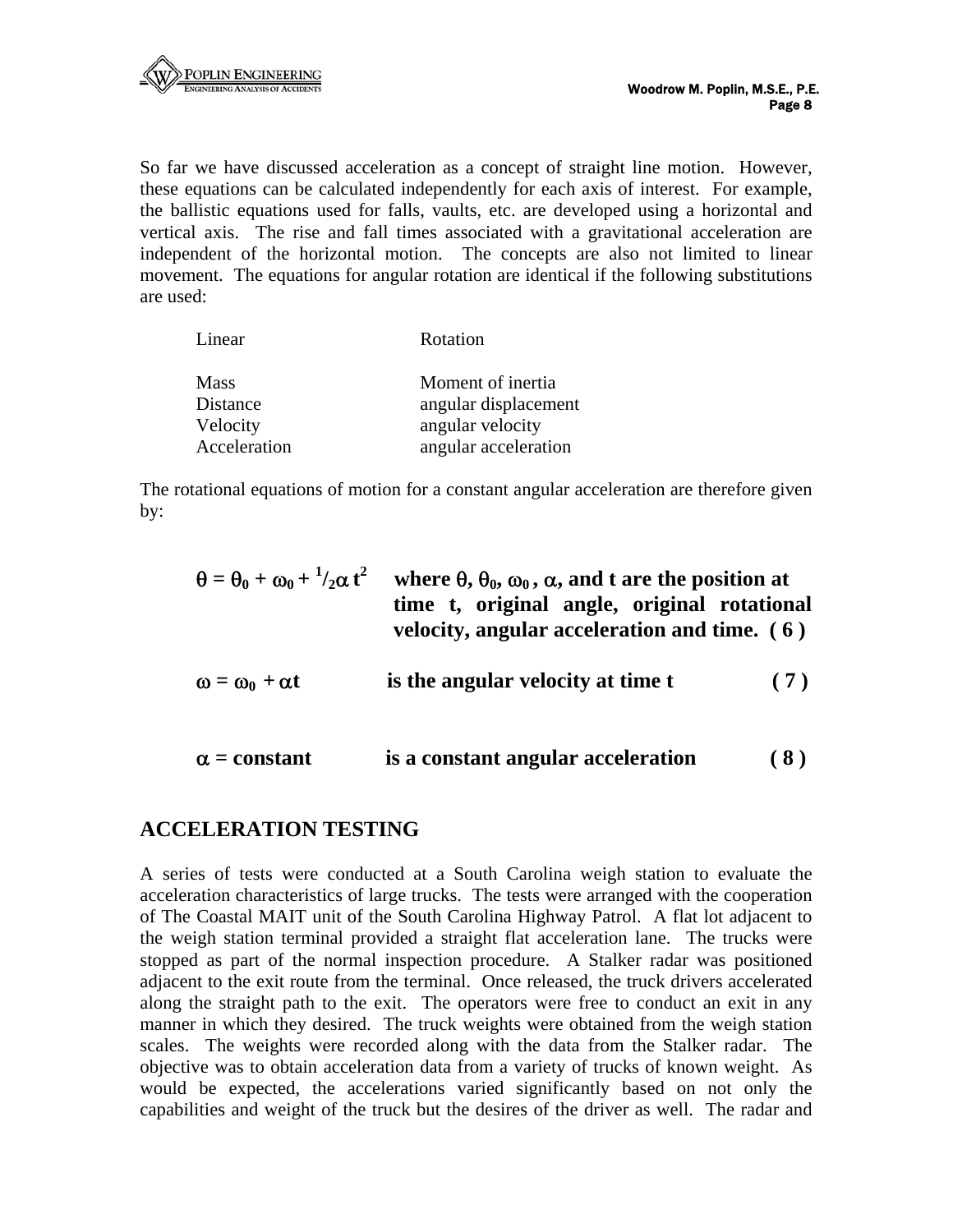radar operator were visible to the truck drivers. This clearly offered some distraction. However, even with these limitations, the accelerations fell in a relatively narrow range.

The accelerations of a total of 40 trucks were tested. All except one were tractor trailers or large straight trucks. Of the 40, the data from 4 were rejected. Of the four, one was a small straight truck. The others either stopped or were slowed by preceding traffic. The remaining 36 trucks were divided into three categories. A truck weighing 35000 pounds or less was considered either empty or lightly loaded. There were a total of 17 trucks in this category. Trucks weighing more than 35000 pounds but less than 60000 pounds were considered moderately loaded. Eight trucks fell in this category. The remaining 11 trucks weighed more than 60000 pounds and were categorized as heavily loaded. The measurements were taken over a distance of approximately 300 feet. The trucks all reached speeds between 9 and 23 mph.

The Stalker radar has very limited capability at speeds below 6 mph. The instrument reading jumps from 0 to 6 mph. The Stalker software plots the data assuming a constant acceleration from 0 to 6 mph. This introduces some error at very low speeds, but with any appreciable acceleration, there is little effect on the movement over that derived from the linear acceleration extrapolation. Another source of difficulty with the radar is the sensitivity to other signal sources. Once a truck begins to accelerate, the radar correctly identifies the target of interest. However, prior to movement, weaker return signals from roadway or other weigh station traffic was often recorded in the data. Typically, the extraneous signals reflected speeds outside of the range under consideration and could therefore be readily recognized and filtered from the test data.

The data was examined and evaluated as a constant acceleration. For the lightly loaded trucks, weights ranged from 25100 pounds to 34960 pounds with an average of 30654 pounds. The accelerations varied from a low of  $0.7 \text{ ft/s}^2$  to 3.2 ft/s<sup>2</sup>. The moderately loaded trucks were slower with a range of 0.4 to 2.2  $\text{ft/s}^2$ . The moderately loaded trucks averaged 42330 pounds with the lightest at 35020 pounds. The heaviest weighed 52660 pounds. The heavily loaded trucks averaged 74607 pounds with the lightest at 62050 ponds and the heaviest at 79220 pounds. As expected, the heaviest trucks had the lowest accelerations which ranged from 0.4 to 1.9 ft/s<sup>2</sup>. A summary of the data is provided in Table 1.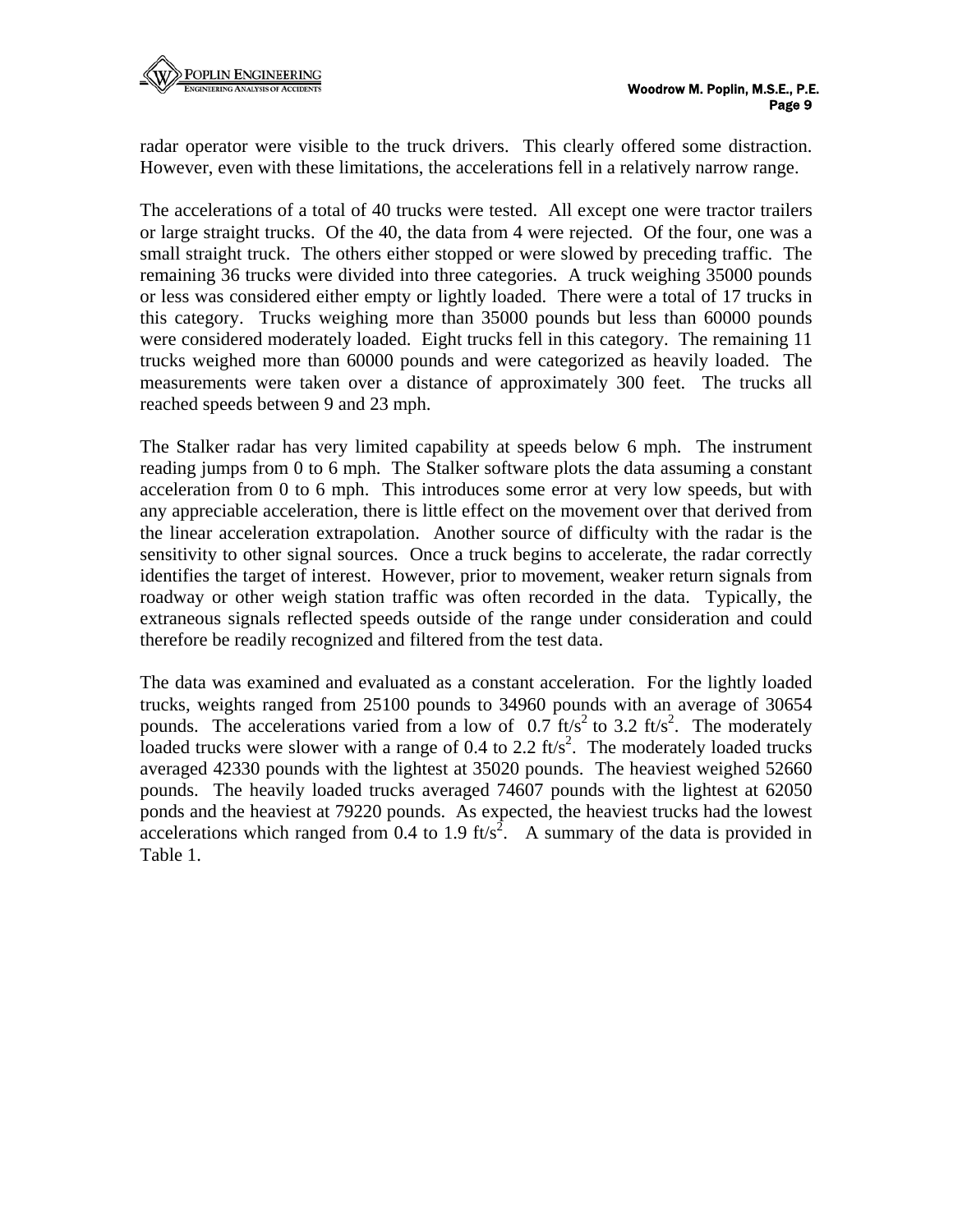

# **Table 1**

|     | Empty or Lightly loaded |       | Moderately Loaded<br>35000-60000# |        |       | <b>Heavily Loaded</b><br>Above 60000# |        |       |          |
|-----|-------------------------|-------|-----------------------------------|--------|-------|---------------------------------------|--------|-------|----------|
|     | Less than 35000 #       |       |                                   |        |       |                                       |        |       |          |
|     | weight                  | mph/s | $ft/s^2$                          | weight | mph/s | ft/s2                                 | weight | mph/s | $ft/s^2$ |
|     | 28780                   | 0.50  | 0.7                               | 42000  | 0.30  | 0.4                                   | 78480  | 0.25  | 0.4      |
|     | 31580                   | 0.50  | 0.7                               | 35020  | 0.40  | 0.6                                   | 75280  | 0.25  | 0.4      |
|     | 27940                   | 0.50  | 0.7                               | 48240  | 0.50  | 0.7                                   | 78240  | 0.30  | 0.4      |
|     | 34960                   | 0.50  | 0.7                               | 52660  | 0.60  | 0.9                                   | 79080  | 0.30  | 0.4      |
|     | 33360                   | 0.70  | 1.0                               | 39120  | 0.75  | 1.1                                   | 62060  | 0.40  | 0.6      |
|     | 33040                   | 0.75  | 1.1                               | 38500  | 0.80  | 1.2                                   | 66380  | 0.50  | 0.7      |
|     | 34340                   | 0.80  | 1.2                               | 43500  | 1.50  | 2.2                                   | 76540  | 0.75  | 1.1      |
|     | 25100                   | 0.90  | 1.3                               | 39600  | 1.50  | 2.2                                   | 76040  | 1.10  | 1.6      |
|     | 33440                   | 0.90  | 1.3                               |        |       |                                       | 73360  | 1.10  | 1.6      |
|     | 29460                   | 1.00  | 1.5                               |        |       |                                       | 79220  | 1.20  | 1.8      |
|     | 33460                   | 1.00  | 1.5                               |        |       |                                       | 76000  | 1.30  | 1.9      |
|     | 25700                   | 1.25  | 1.8                               |        |       |                                       |        |       |          |
|     | 27220                   | 1.30  | 1.9                               |        |       |                                       |        |       |          |
|     | 28860                   | 1.40  | 2.1                               |        |       |                                       |        |       |          |
|     | 34100                   | 1.40  | 2.1                               |        |       |                                       |        |       |          |
|     | 33000                   | 1.70  | 2.5                               |        |       |                                       |        |       |          |
|     | 26780                   | 2.20  | 3.2                               |        |       |                                       |        |       |          |
| min | 25100                   | 0.50  | 0.7                               | 35020  | 0.30  | 0.4                                   | 62050  | 0.25  | 0.4      |
| max | 34960                   | 2.20  | 3.2                               | 52660  | 1.50  | 2.2                                   | 79220  | 1.30  | 1.9      |
| avg | 30654                   | 1.02  | 1.5                               | 42330  | 0.79  | 1.2                                   | 74607  | 0.68  | 1.0      |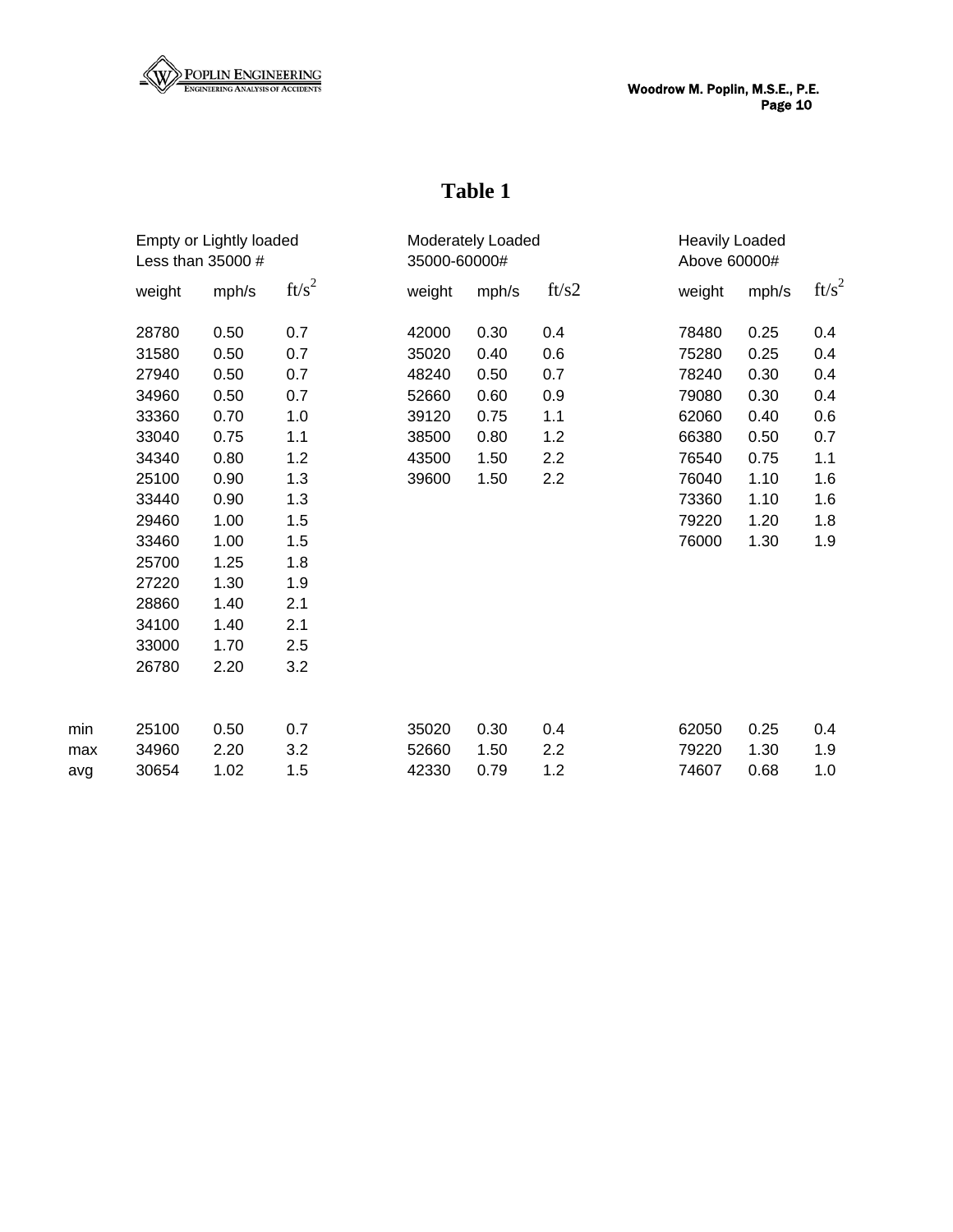



A typical acceleration vs. time graph for one of the trucks is shown above. The accelerations vary substantially with time. Because the acceleration varies widely, it is difficult to determine an average value for use in calculations.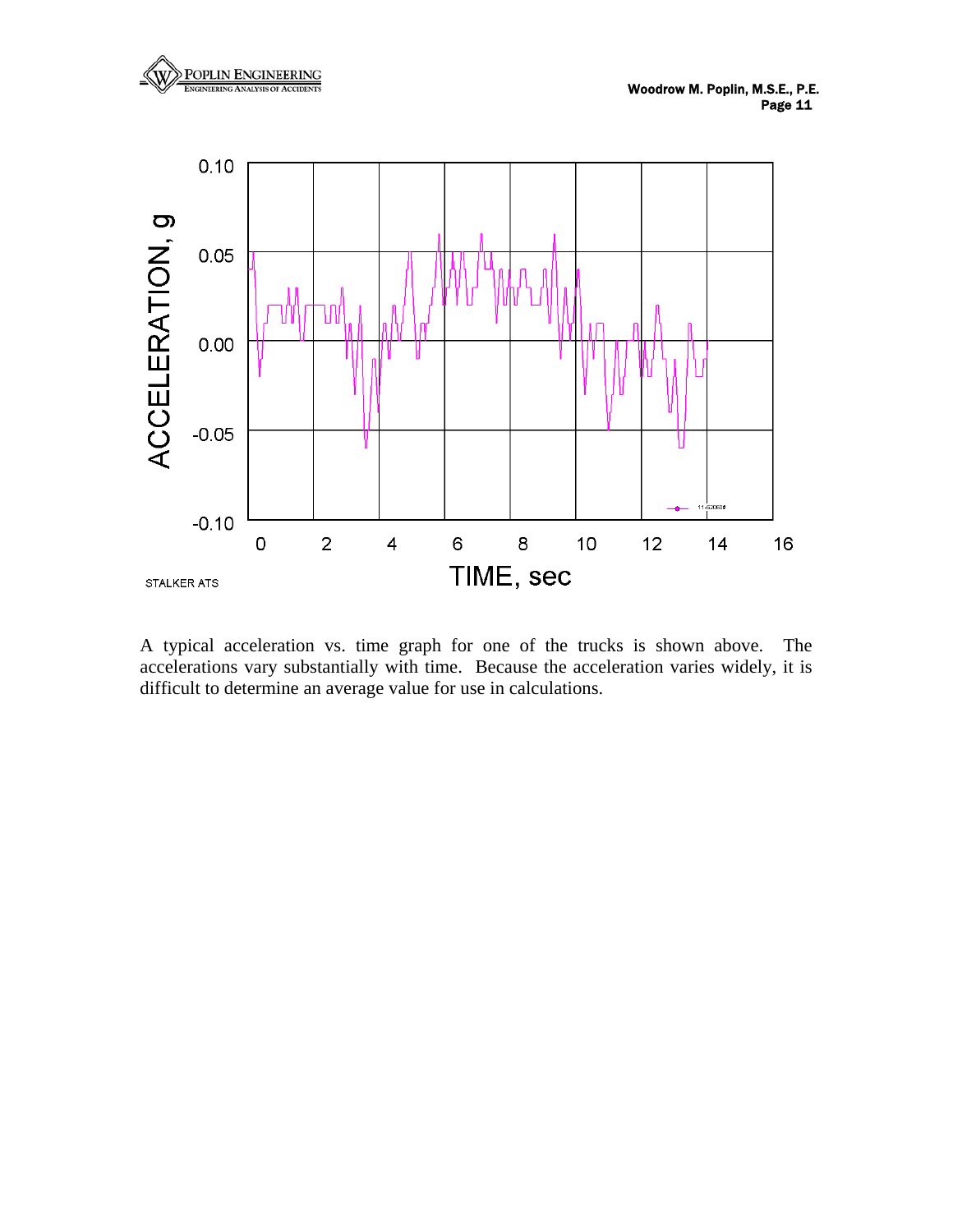

It is much easier to examine the velocity vs. time curves and evaluate the accelerations as the slope of the curve. The velocity vs. time curves for the lightly loaded trucks are shown in the next two graphs.

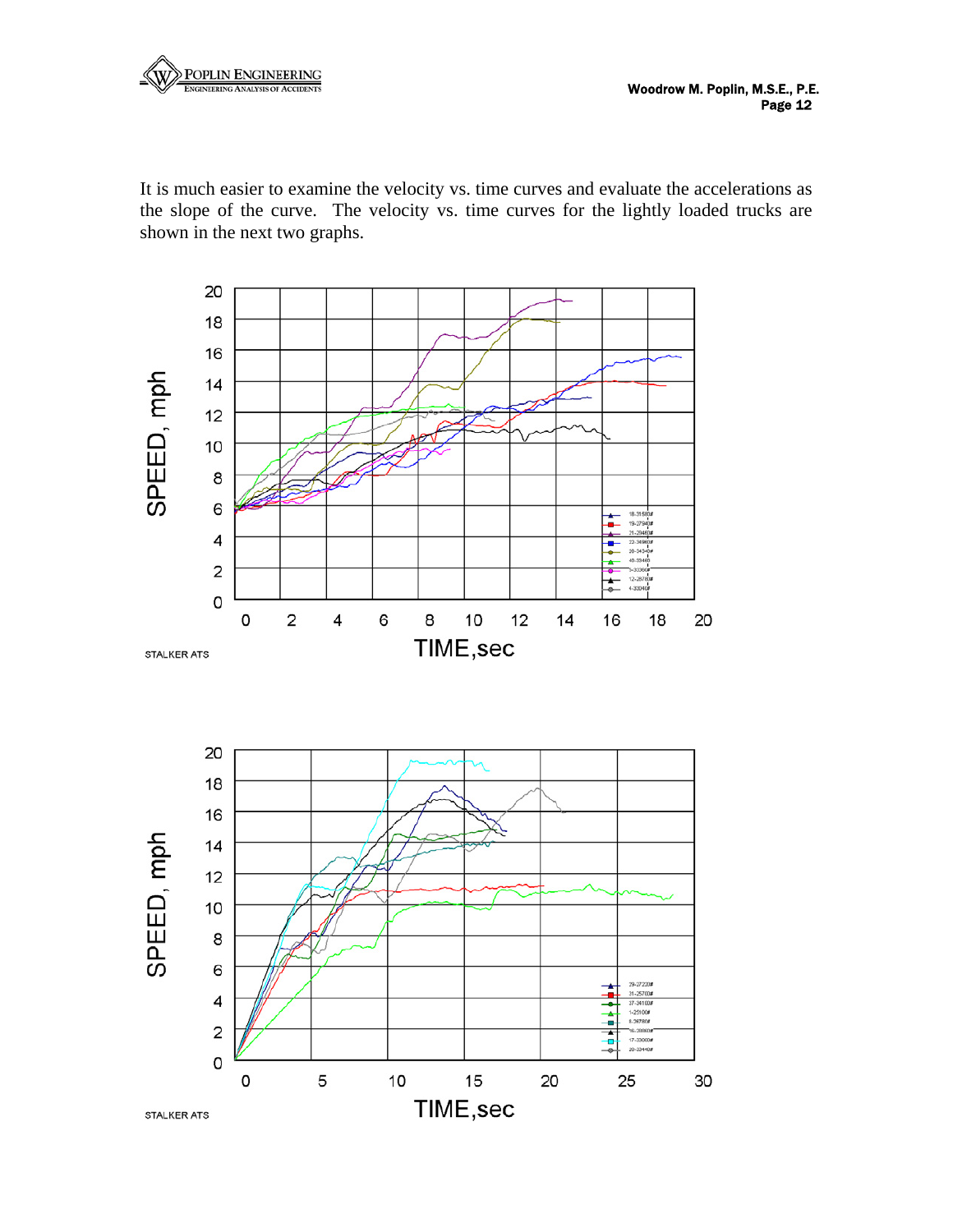



The graphs for the moderately loaded trucks are shown above and for the heavily loaded trucks below.

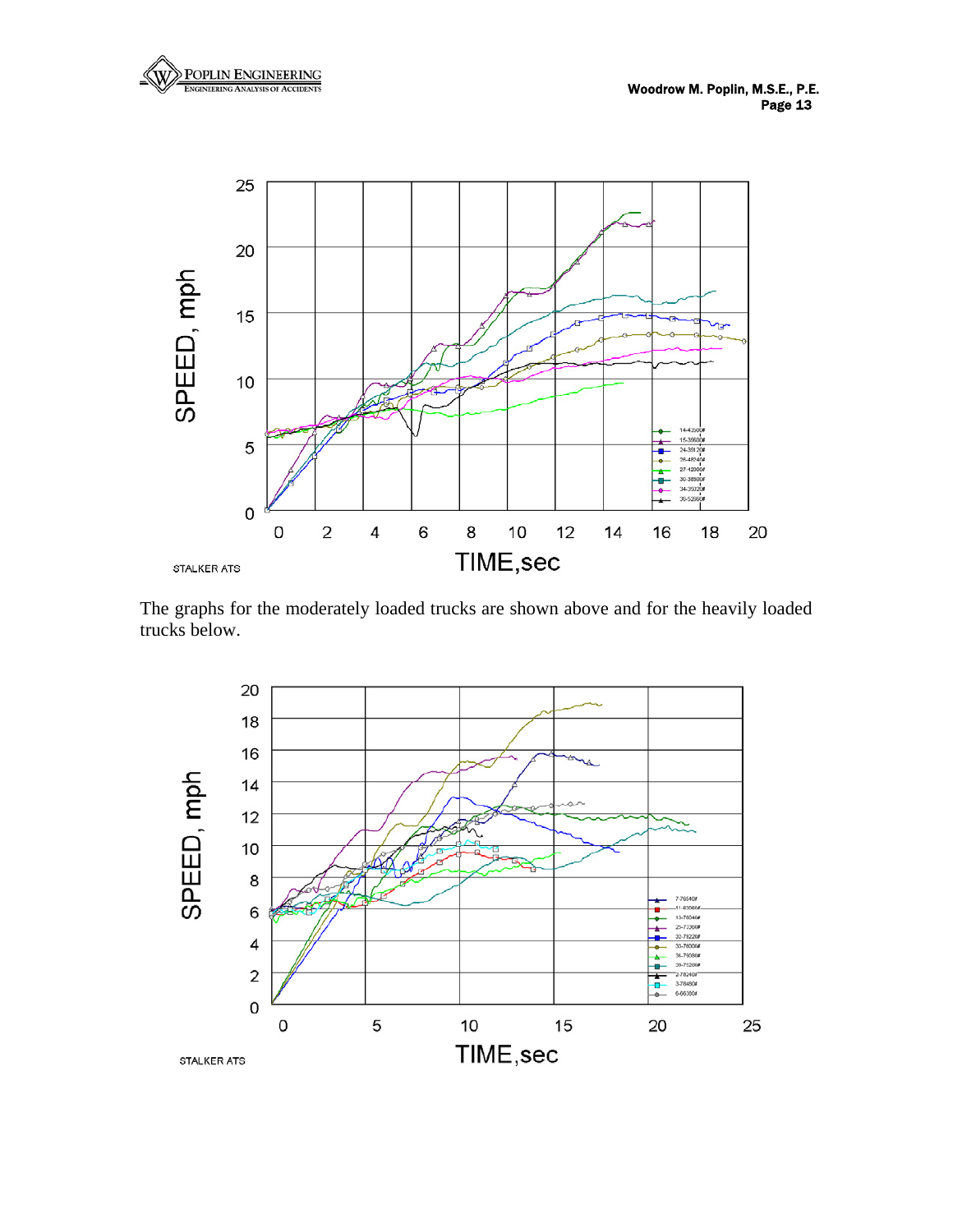

### **SUMMARY**

The basic relationships of time, distance, velocity and acceleration have been developed and used to evaluate data produced by heavy trucks accelerating from a South Carolina weigh station. The exit path was straight and level. There were no external urgencies for the drivers. The vehicles accelerated from a stop on the basis of the equipment limitations and operator desires. All of the trucks reached speeds between 9 and 23 mph. Trucks 35000 pounds and under were considered empty or lightly loaded. Their accelerations varied from a low of 0.7 ft/s<sup>2</sup> to 3.2 ft/s<sup>2</sup>. The moderately loaded trucks were slower with a range of 0.4 to 2.2 ft/s<sup>2</sup>. Their weight varied from 35020 pounds to the heaviest at 52660 pounds. The heavily loaded trucks averaged 74607 pounds with the lightest at 62050 ponds and the heaviest at 79220 pounds. They had the lowest accelerations which ranged from 0.4 to 1.9  $\text{ft/s}^2$ .

### **ACKNOWLEDGEMENT**

The author wishes to thank the *South Carolina Coastal MAIT* unit for their assistance and participation in the testing procedure. Special thanks are extended to *Sergeant Ricky Dixon*, who undertook the effort to coordinate with the South Carolina Transport Police for the use of the weigh station and the recording of the vehicle weights.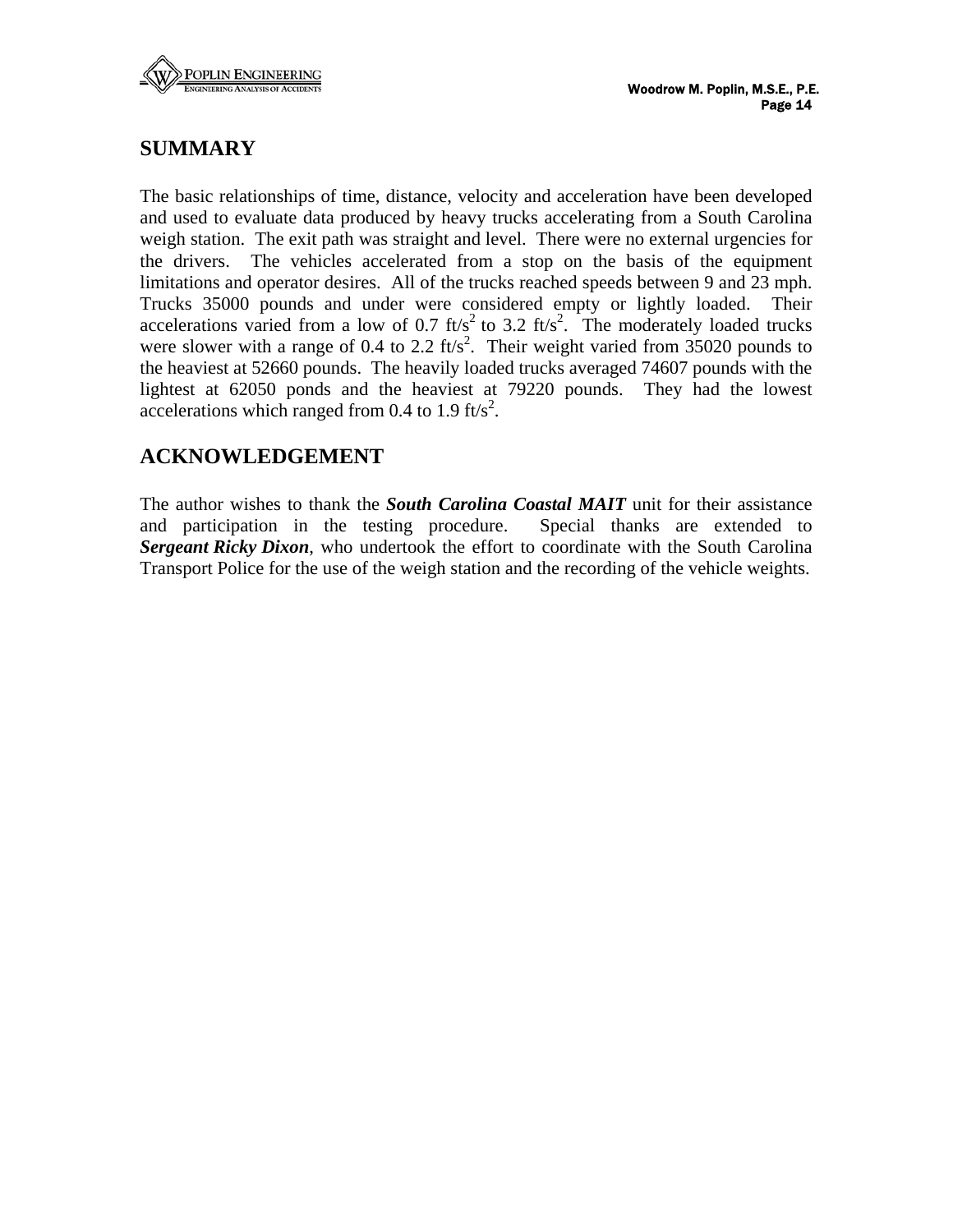

### **APPENDIX**

In developing a mathematical model a constant acceleration model is commonly used. However, other models may provide a better representation. For a rapidly accelerated truck, a model of constant power will provide better results. The graph below is developed with a constant power of 90 HP operating on a 76000 pound truck. Note the similarity with the test of the 76000 pound truck shown at the bottom.